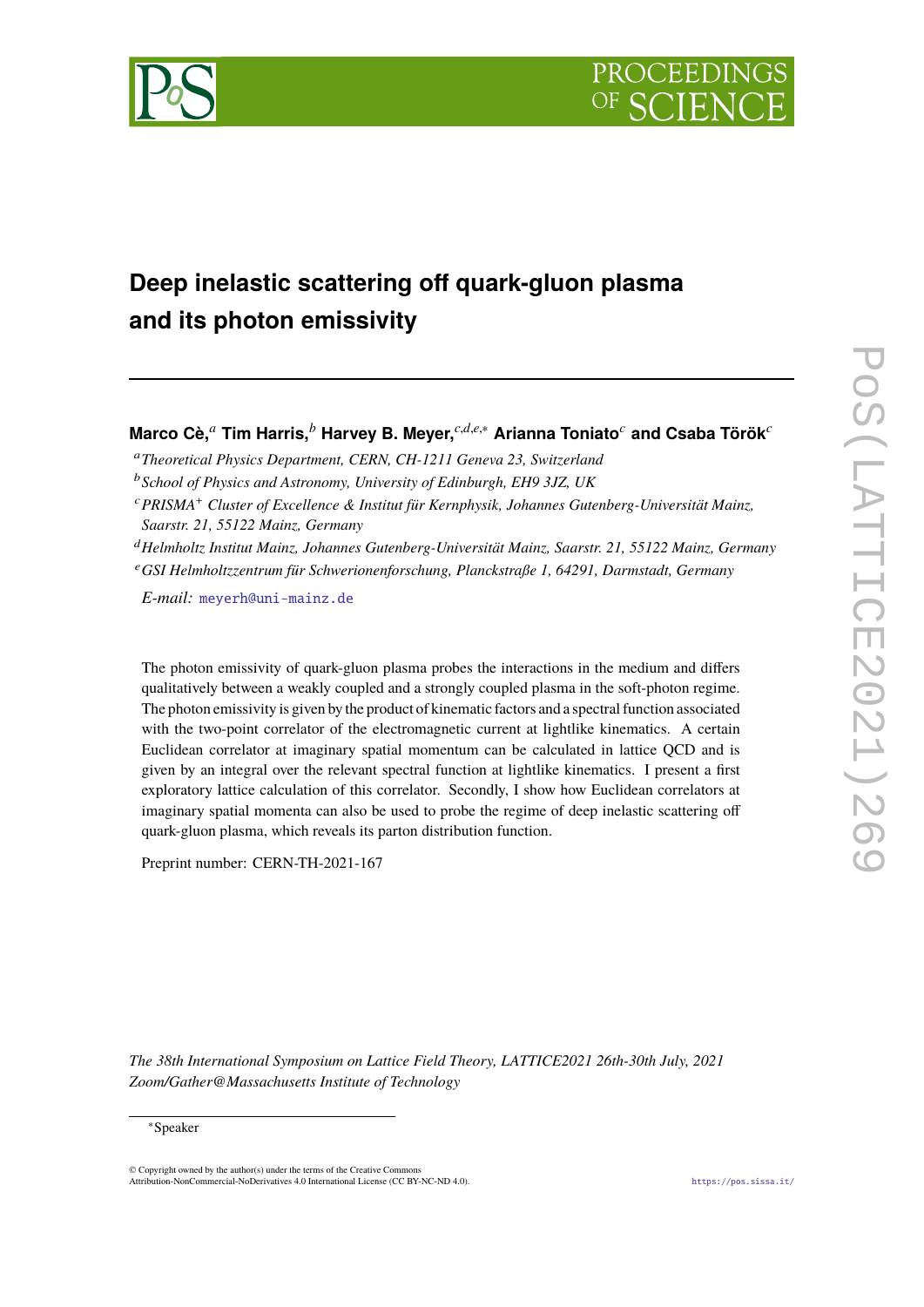# **1. Introduction**

In this presentation I will be concerned with the vector spectral functions of strong-interaction matter at non-vanishing temperature, which can be defined as (in diag(+,−,−,−) metric)

$$
\rho^{\mu\nu}(q) = \int d^4x \, e^{iq \cdot x} \, \frac{1}{Z} \sum_n e^{-E_n/T} \langle n | [j^\mu(x), j^\nu(0)] | n \rangle, \qquad Z = \sum_n e^{-E_n/T}.\tag{1}
$$

Here *Z* is the canonical partition function, and  $j^{\mu}$  is a conserved vector current, the case of the electromagnetic current  $j^{\mu} = \frac{2}{3}$  $\frac{2}{3}\bar{u}\gamma^{\mu}u - \frac{1}{3}$  $\frac{1}{3}\bar{d}\gamma^{\mu}d - \frac{1}{3}$  $\frac{1}{3}\bar{s}\gamma^{\mu}s + \dots$  being particularly important for the phenomenology of heavy-ion collisions [\[1,](#page-6-0) [2\]](#page-6-1) and the physics of the early universe (see e.g. [\[3\]](#page-6-2)), since it is via this current that the medium interacts with photons. Therefore we will have this case in mind in the following.

The components of  $\rho^{\mu\nu}(q)$  can be parametrized by two independent kinematic variables, which<br>he above to be the virtuality  $\sigma^2$  and the photon energy  $q^0$  in the gost frame of the thermal can be chosen to be the virtuality  $q^2$  and the photon energy  $q^0$  in the rest frame of the thermal medium. At vanishing virtuality  $q^2 = 0$ , the spectral functions describe the rate at which the medium emits photons (see Eq. [\(10\)](#page-3-0) below), and for positive virtuality, they describe the production rate of lepton pairs via a timelike photon [\[4\]](#page-7-0). At spacelike virtualities, the vector spectral functions measure the ability of the medium to convert the energy stored in external electromagnetic fields into heat [\[5\]](#page-7-1). A conceivable way to create electromagnetic fields with frequencies on the order of a GeV is to scatter a lepton of energy *E* on the medium. The process is illustrated in Fig. [1.](#page-2-0) In the one-photon exchange approximation, the cross-section for scattering off the medium of volume *L* 3 reads

$$
\frac{d^2\sigma}{dE'd\Omega} = \frac{e^4 L^3}{8\pi^2 Q^4} \left(\frac{E'}{E}\right) \ell_{\mu\nu} W^{\mu\nu}_{>}(u, q),\tag{2}
$$

in the rest frame of the medium, with  $E'$  the final-state energy of the lepton and  $\Omega$  the solid angle of its outgoing momentum relative to the incident momentum [\[6\]](#page-7-2). Here  $\ell_{\mu\nu}$  is the (exactly known) leptonic tensor and  $W^{\mu\nu}_{\mu}$  the 'hadronic' tensor, names that we borrow from the literature on the method of the method of the state of the state of the method of the state of the state of the state of the sta deep-inelastic scattering on the nucleon. The hadronic tensor is defined as

$$
W_{>}^{\mu\nu}(u,q) = \frac{1}{4\pi Z} \sum_{n} e^{-\beta E_n} \int d^4x \ e^{iq \cdot x} \langle n|j^{\mu}(x) j^{\nu}(0)|n\rangle, \tag{3}
$$

with *u* the four-velocity of the medium, and is related by the Kubo–Martin-Schwinger relation to the spectral functions in the rest frame of the medium [\[7\]](#page-7-3),

$$
W_{>}^{\mu\nu}(u,q) = \frac{1}{4\pi(1 - e^{-\beta q^0})} \rho^{\mu\nu}(q^0, \vec{q}), \qquad u = (1, \vec{0}).
$$
 (4)

Particularly for studying the deep-inelastic scattering (DIS) limit, a suitable tensor decomposition is

$$
W_{>}^{\mu\nu}(u,q) = F_1(u \cdot q, Q^2) \Big( -g^{\mu\nu} + \frac{q^{\mu} q^{\nu}}{q^2} \Big) + \frac{T}{u \cdot q} F_2(u \cdot q, Q^2) \Big( u^{\mu} - (u \cdot q) \frac{q^{\mu}}{q^2} \Big) \Big( u^{\nu} - (u \cdot q) \frac{q^{\nu}}{q^2} \Big),
$$
(5)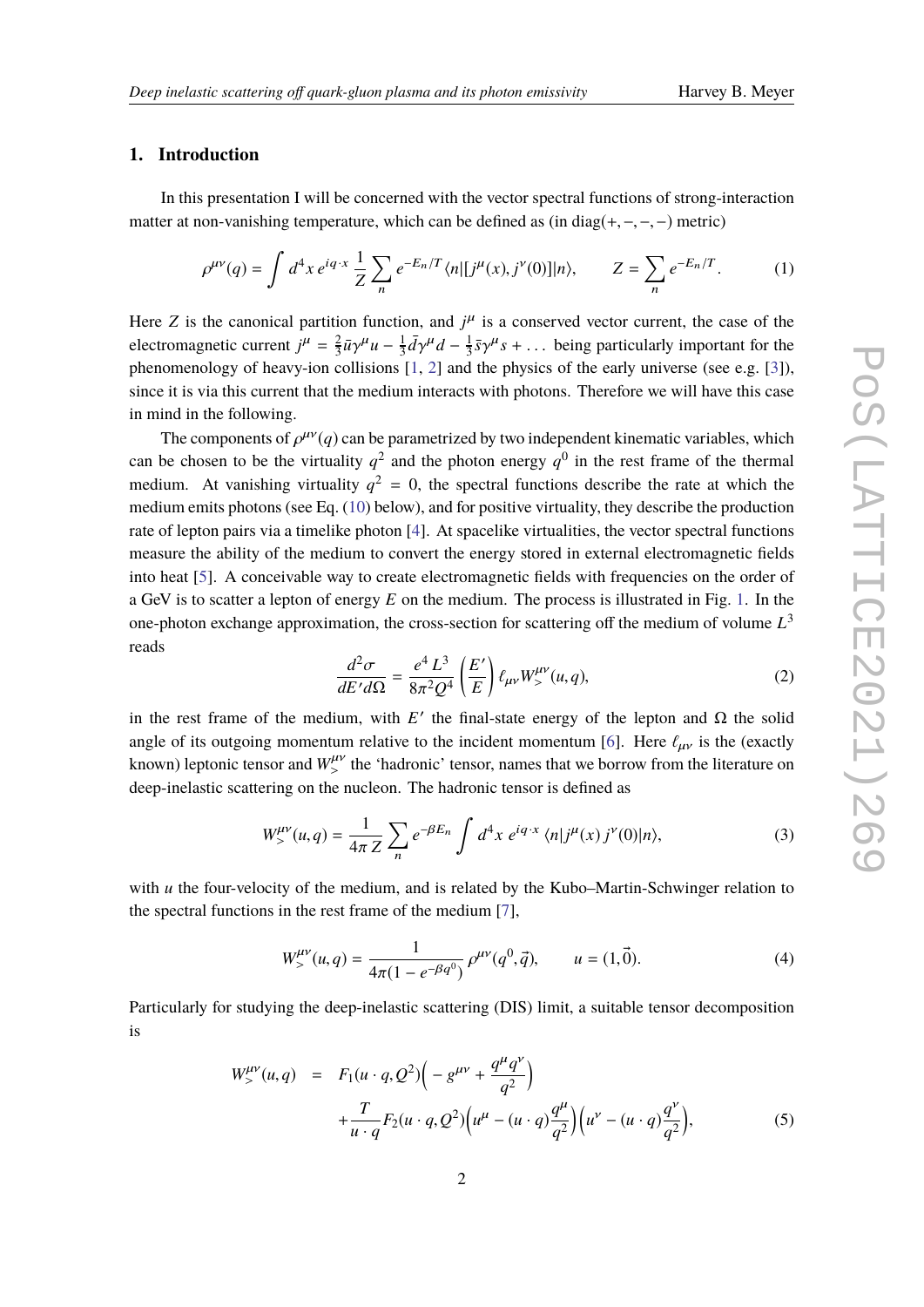<span id="page-2-0"></span>

**Figure 1:** Scattering of a lepton on quark-gluon plasma at global thermal equilibrium moving with a fourvelocity *u* in the one-photon exchange approximation. The picture shows the interaction occurring with a cubic fluid cell, producing an unobserved QCD final-state *X*.

with  $F_1$ ,  $F_2$  being the structure functions of the medium. We introduce the Bjorken variable

$$
x = \frac{Q^2}{2Tq^0},\tag{6}
$$

in which the temperature *T* represents the energy scale of the medium used here to make *x* dimensionless and  $Q^2 = -q^2$ . Note that *x* is not bounded from above by unity in the present context.

### **2. Probing the structure functions with Euclidean correlation functions**

We focus here on the spatially transverse channel represented by the structure function  $F_1$  and define the corresponding spectral function

$$
\sigma^T(q^0, Q^2) = 8\pi (1 - e^{-\beta q^0}) F_1(q^0, Q^2),\tag{7}
$$

viewed as a function of the photon energy and virtuality. Choose now a Matsubara frequency  $\omega_n = 2\pi nT$  and a particular value of  $Q^2 \leq \omega_n^2$ . In [\[6\]](#page-7-2), it is shown that the *q*<sup>0</sup>-dependence of this spectral function can be probed via the Euclidean correlator

$$
H_E^T(\omega_n; Q^2) = -2 \int_0^\beta dx_0 \int d^3x \ e^{i\omega_n x_0 + x_3 \sqrt{\omega_n^2 - Q^2}} \langle j_1(x) j_1(0) \rangle.
$$
 (8)

This correlator contains a logarithmic ultraviolet divergence<sup>[1](#page-2-1)</sup>, which cancels in the difference on the left-hand side of Eq. [\(9\)](#page-3-1). Indeed this difference would vanish in the vacuum, since in the latter state  $H_E^T$  only depends on  $Q^2$ . In order to reach these conclusions, it is sufficient to Taylor-expand around  $x = 0$  the weight function with which the position-space vector correlator is multiplied, taking

<span id="page-2-1"></span><sup>&</sup>lt;sup>1</sup>An exception to this statement is the case of  $Q^2 = 0$ , when the theory is regularized in a Lorentz-invariant way.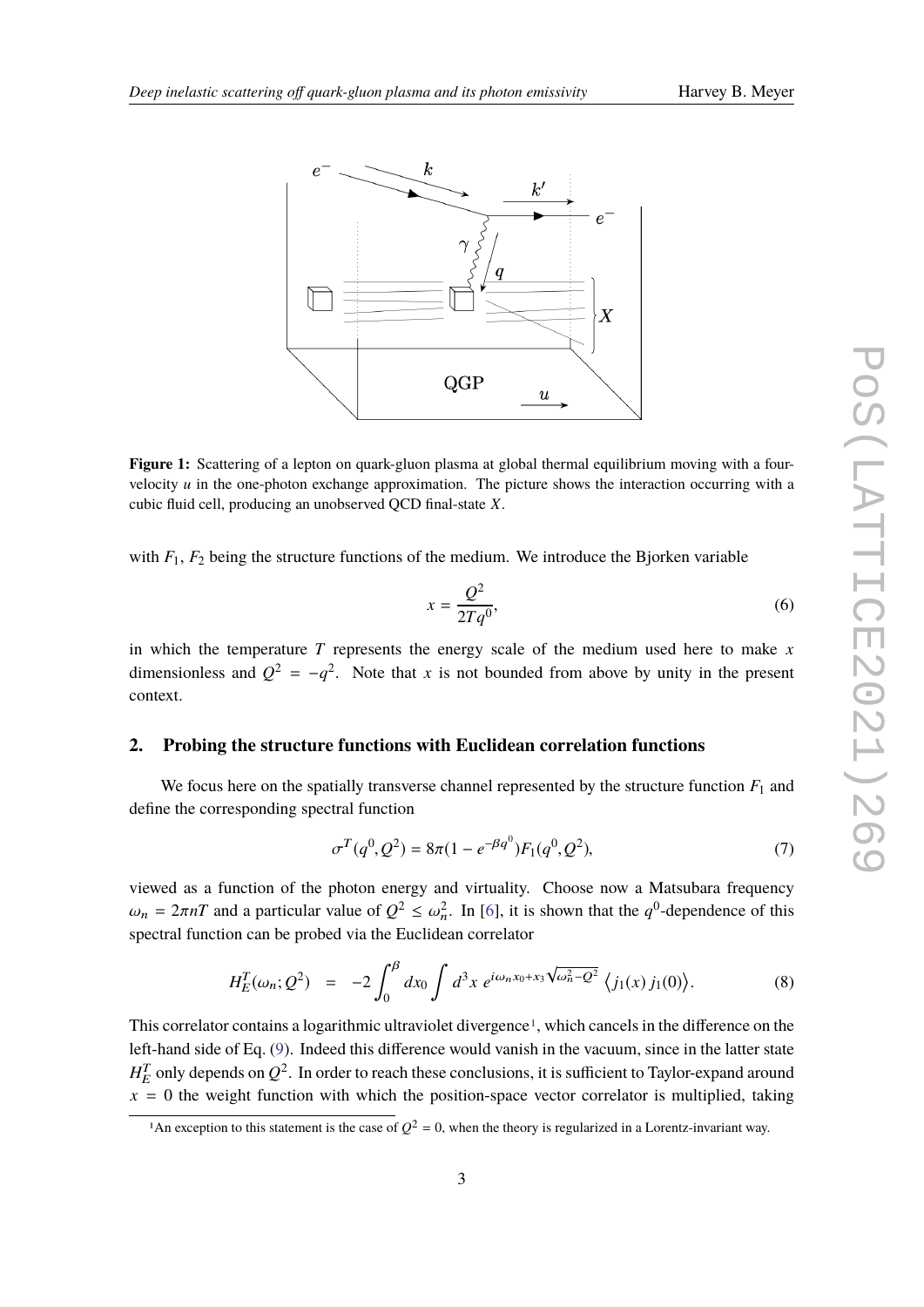<span id="page-3-2"></span>

**Figure 2:** The  $x_3$ -integrand to obtain  $H_L^T(\omega_n, 0)$  based on Eq. [\(11\)](#page-4-0) for the isovector current with quark charges  $Q_u = -Q_d = 1/\sqrt{2}$ , after integrating over  $d\vec{x}_\perp \equiv dx_0 dx_1 dx_2$ . The area under both displayed correlators would be  $T^2/2$  for free massless quarks [\[9\]](#page-7-4). In general, the non-negativity of  $\sigma^T$  implies that the area can<br>be no smaller for the  $r = 2$  then for the  $r = 1$  correlator. The coloulation is performed on a 24  $\times$  063 be no smaller for the  $n = 2$  than for the  $n = 1$  correlator. The calculation is performed on a  $24 \times 96^3$  lattice QCD ensemble with two dynamical flavours of light quarks and  $T \approx 254$  MeV, the X7 ensemble described in [\[5\]](#page-7-1). The displayed data is based on 1331 configurations, with 64 point sources used per configuration. At the largest  $x_3$ , the effect of the periodicity of this variable can be seen in the  $n = 1$  correlator.

into account that this correlator is even under the coordinate transformation  $x_0 \rightarrow -x_0$  as well as under  $x_3 \rightarrow -x_3$ . For  $\omega_n^2 \ge Q^2$ , note the 'imaginary spatial momentum' involved in computing the correlation  $U^T$ . This correlation of mito the fixed virtuality disposition presentation. correlator  $H_E^T$ . This correlator admits the fixed-virtuality dispersive representation

<span id="page-3-1"></span>
$$
H_E^T(\omega_n; Q^2) - H_E^T(\omega_r; Q^2) = \int_0^\infty \frac{dq^0}{\pi} q^0 \sigma^T(q^0, Q^2) \left[ \frac{1}{(q^0)^2 + \omega_n^2} - \frac{1}{(q^0)^2 + \omega_r^2} \right].
$$
 (9)

Since  $\sigma^T(q^0, Q^2 = 0) \sim (q^0)^{1/2}$  at weak coupling [\[8\]](#page-7-5), one subtraction is expected to be sufficient to guarantee convergence of the dispersion relation. In practice, one has the option to compute the left-hand side of Eq. [\(9\)](#page-3-1) using at long distances  $e^{x_3 \sqrt{\omega_n^2 - Q^2}}$  with  $\hat{\omega}_n^2 = \omega_n^2 - O(a^2)$  slightly reduced in magnitude, in order to avoid convergence issues in the infrared at non-zero lattice spacing.

Of special interest is the case of zero virtuality, since the differential photon emissivity of the medium is given by

<span id="page-3-0"></span>
$$
\frac{d\Gamma_{\gamma}}{dq^0} = \frac{\alpha}{\pi} \frac{q^0}{e^{\beta q^0} - 1} \sigma^T(q^0, Q^2 = 0).
$$
 (10)

At  $Q^2 = 0$ ,  $H_E^T$  is ultraviolet-finite in a regularisation respecting Lorentz symmetry. On the lattice however, it is necessary to perform a subtraction in order to obtain the correct continuum limit for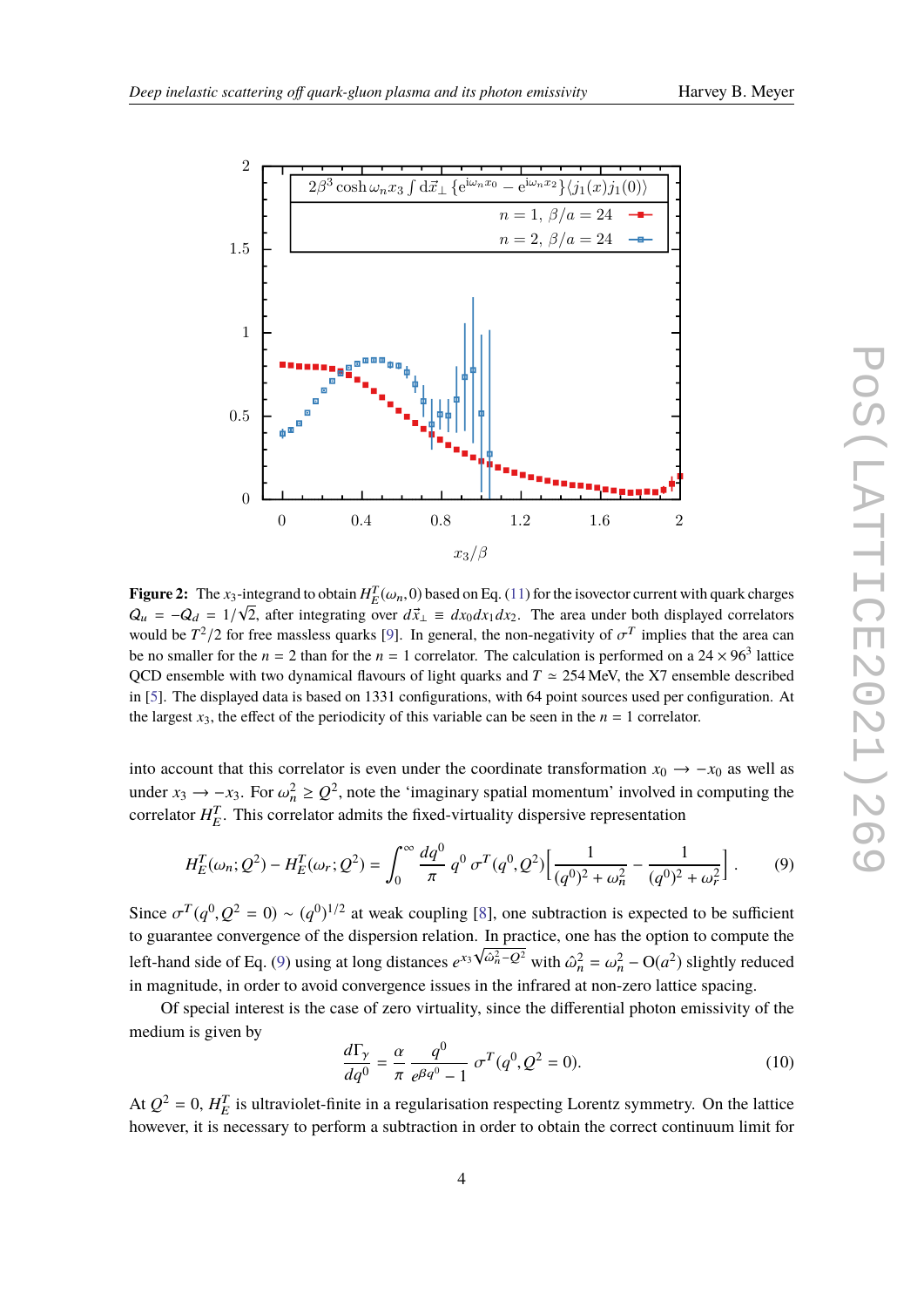<span id="page-4-1"></span>

**Figure 3:** The structure function  $F_1(x, Q^2)$  of the free plasma for different values of  $Q^2$ , together with the Biorkan limit Eq. (14). Here we have set  $N = 3$  and  $\Sigma Q^2 = 1$ Bjorken limit Eq. [\(14\)](#page-5-0). Here we have set  $N_c = 3$  and  $\sum_f Q_f^2 = 1$ .

the correlator  $H_E^T(\omega_n)$  [\[9\]](#page-7-4). For that purpose, we introduce here the estimator

<span id="page-4-0"></span>
$$
H_E^T(\omega_n, 0) = -2 \int_0^B dx_0 \int d^3x \left( e^{i\omega_n x_0} - e^{i\omega_n x_2} \right) e^{\omega_n x_3} \left\langle j_1(x) j_1(0) \right\rangle. \tag{11}
$$

Note that the subtraction term  $(e^{i\omega_n x_2})$  vanishes in the continuum thermal theory, but on the lattice removes an ultraviolet divergence associated with the lack of Lorentz symmetry at finite lattice spacing. This is easiest to see from the fact that estimator [\(11\)](#page-4-0) of  $H_L^T(\omega_n)$  automatically vanishes on the  $(T = 0)$  infinite lattice. With estimator [\(11\)](#page-4-0), no cumbersome subtraction of vacuum correlators is needed, which would require costly simulations. The integrand of Eq. [\(11\)](#page-4-0) in a lattice QCD calculation at  $T \approx 250$  MeV is illustrated in Fig. [2.](#page-3-2) Similar to the comment below Eq. [\(9\)](#page-3-1), the exponential weight factor  $e^{\omega_n x_3}$  can be replaced by a factor with a slightly  $(O(a^2))$  reduced exponent, for instance by substituting  $\omega_n \to \frac{2}{a} \sin \frac{a\omega_n}{2}$ . Given that  $H_E^T(0,0) = 0$ , we can write a simplied diagonalized and for the light like ages. simplied dispersion relation for the light-like case,

$$
H_E^T(\omega_n, 0) = -\frac{\omega_n^2}{\pi} \int_0^\infty \frac{dq^0}{q^0} \frac{\sigma^T(q^0)}{(q^0)^2 + \omega_n^2} \,. \tag{12}
$$

# **3. Thermal medium structure functions in the DIS regime**

As in the case of the nucleon, one can show that the structure functions admit a partonic interpretation in the DIS limit [\[6\]](#page-7-2). With *u* being the four-velocity of the fluid, let  $f_f(\xi) d\xi$  represent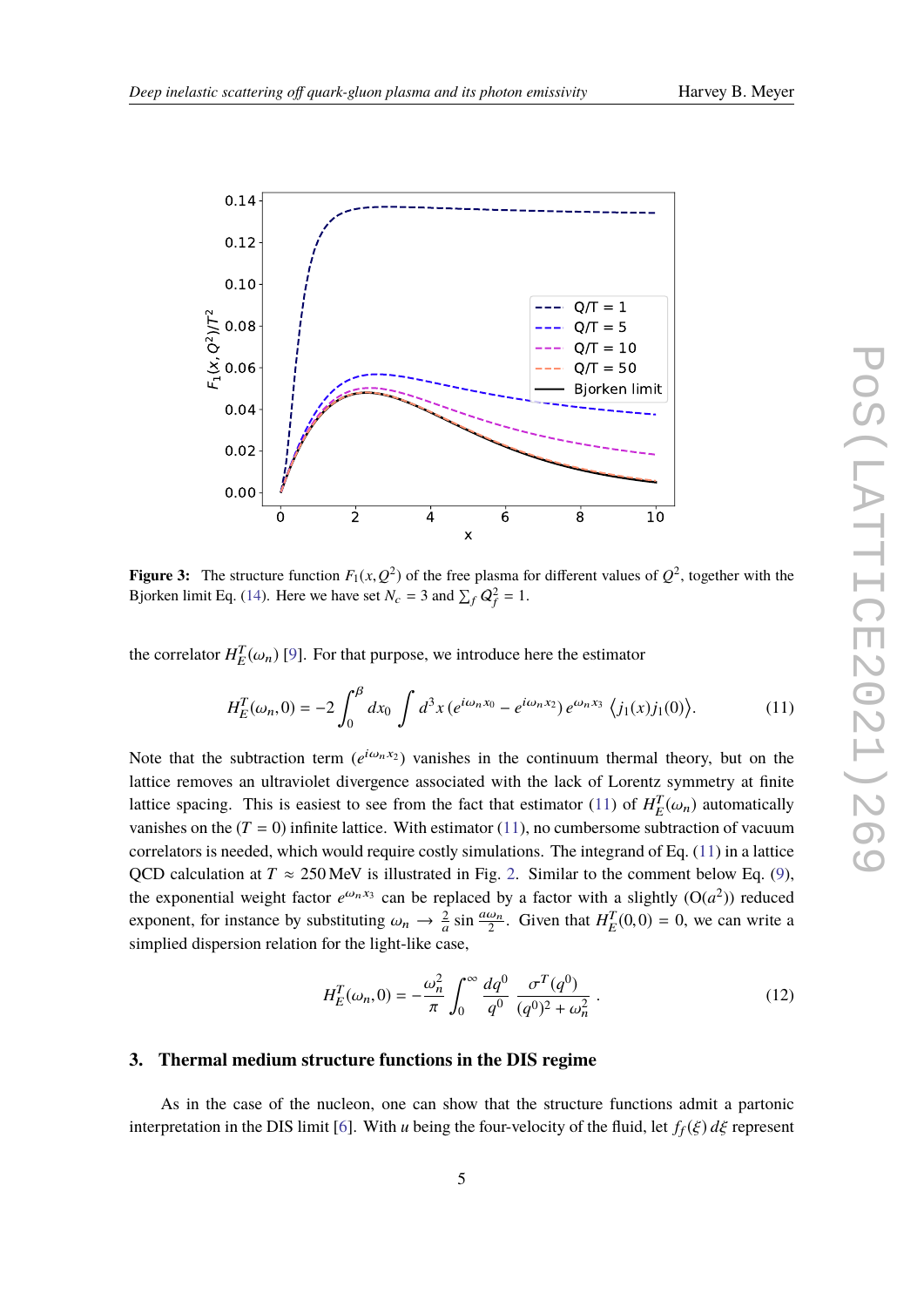the number of partons of type f in the fluid cell that carry momentum  $\zeta T u$ . This number is of order the cell volume, *L* 3 . In the DIS limit, the structure function reads

$$
F_1(u \cdot q, Q^2) \xrightarrow{Q^2 \to \infty} \frac{1}{4L^3T} \sum_f Q_f^2 f_f(x), \tag{13}
$$

with  $x = Q^2/(2Tu \cdot q)$  kept fixed. In words,  $4F_1 \cdot dx$  is the square-electric-charge weighted number of partons carrying a momentum  $xT$  times the fluid four-velocity  $u^{\mu}$  per unit transverse area in a slab of fluid which in its rest frame has thickness 1/*T* in the longitudinal direction.

In the theory of free quarks, in which the spectral functions can be computed analytically [\[10\]](#page-7-6), one finds in the DIS limit

<span id="page-5-0"></span>
$$
\lim_{Q^2 \to \infty} F_1(x, Q^2) = \frac{(\sum_f Q_f^2) N_c T^2}{4\pi^2} x \log(1 + e^{-x/2}),
$$
\n(14)

thus showing that the parton distribution is proportional to  $x \log(1 + e^{-x/2})$ , and normalized such that the partons altogether carry the entire momentum of the aforementioned fluid cell as given by its rest-frame enthalpy, consistently with the expectation from ideal hydrodynamics [\[6\]](#page-7-2). The approach to the DIS limit as a function of  $x$  is illustrated in the free-quark theory in figure [3.](#page-4-1) One can see that it is only in the limit  $Q^2 \to \infty$  that the structure function acquires the normalizable form of a probability distribution in the variable *x*. This represents a qualitative difference with respect to ordinary DIS on the nucleon.

How can the DIS regime of the structure functions be addressed using lattice QCD? Using the twist expansion of the product of two vector currents, one finds the moment sum rules obeyed by the structure functions [\[6\]](#page-7-2),

<span id="page-5-1"></span>
$$
\int_0^\infty dx \, x^{n-1} \left[ F_1(x, Q^2) \right]_{\text{leading-twist}} = \frac{1}{2} \sum_{f, j} Q_f^2 M_{fj}(Q, \tilde{\mu}) \langle O_{nj} \rangle \,, \quad n = 2, 4, \dots \,, \tag{15}
$$

where the  $M_{fj}$  are the coefficients parametrizing the operator mixing and the  $O_{nj}^{\mu_1...\mu_n}$  are the usual twist-two operators of mass dimension  $(n + 2)$ , whose thermal expectation values are parametrized as follows,

$$
\langle O_{nj}^{\mu_1...\mu_n} \rangle = T^n[u^{\mu_1} \dots u^{\mu_n} - \text{traces}]\langle O_{nj} \rangle. \tag{16}
$$

The index *j* runs over the quark flavours and the gluon operator. The right-hand side of the moment sum rule is computable on the lattice for the lowest few values of *n*. A difference with ordinary DIS is however that the leading-twist component of *F*<sup>1</sup> must be taken before calculating the *x* <sup>n</sup>−<sup>1</sup> moment in Eq. [\(15\)](#page-5-1), as the integral otherwise does not converge, as can be seen from Fig. [3.](#page-4-1) Alternatively to computing the lowest *x*-moments of the structure functions, the approach to the DIS limit can be studied by computing the correlators  $H_E^T(\omega_n; Q^2)$  for a sequence of Matsubara frequencies  $\omega_n$ .<br>Deferming the shapes of worishles  $y = Q^2/(2\pi s^0)$  in Eq. (0), and obtains Performing the change of variables  $x = Q^2/(2Tq^0)$  in Eq. [\(9\)](#page-3-1), one obtains

$$
H_E^T(\omega_n; Q^2) - H_E^T(\omega_r; Q^2) = \int_0^\infty \frac{dx}{\pi} x \,\hat{\sigma}^T(x, Q^2) \frac{a_r^2 - a_n^2}{(1 + a_n^2 x^2)(1 + a_r^2 x^2)},\tag{17}
$$

with  $a_n = 2T\omega_n/Q^2$ . Thus if  $a_n$  and  $a_r$  are kept fixed as  $Q^2$  is varied, the only  $Q^2$  dependence on the left hand side assume from the appetual function  $\hat{\sigma}_n^T(\omega Q^2) = -T(\omega^0/Q^2)$ . The superior to which the left-hand side comes from the spectral function  $\hat{\sigma}^T(x, Q^2) \equiv \sigma^T(q^0, Q^2)$ . The extent to which it becomes independent of  $Q^2$  in the Bioglean limit can thus be probed in this way. it becomes independent of  $Q^2$  in the Bjorken limit can thus be probed in this way.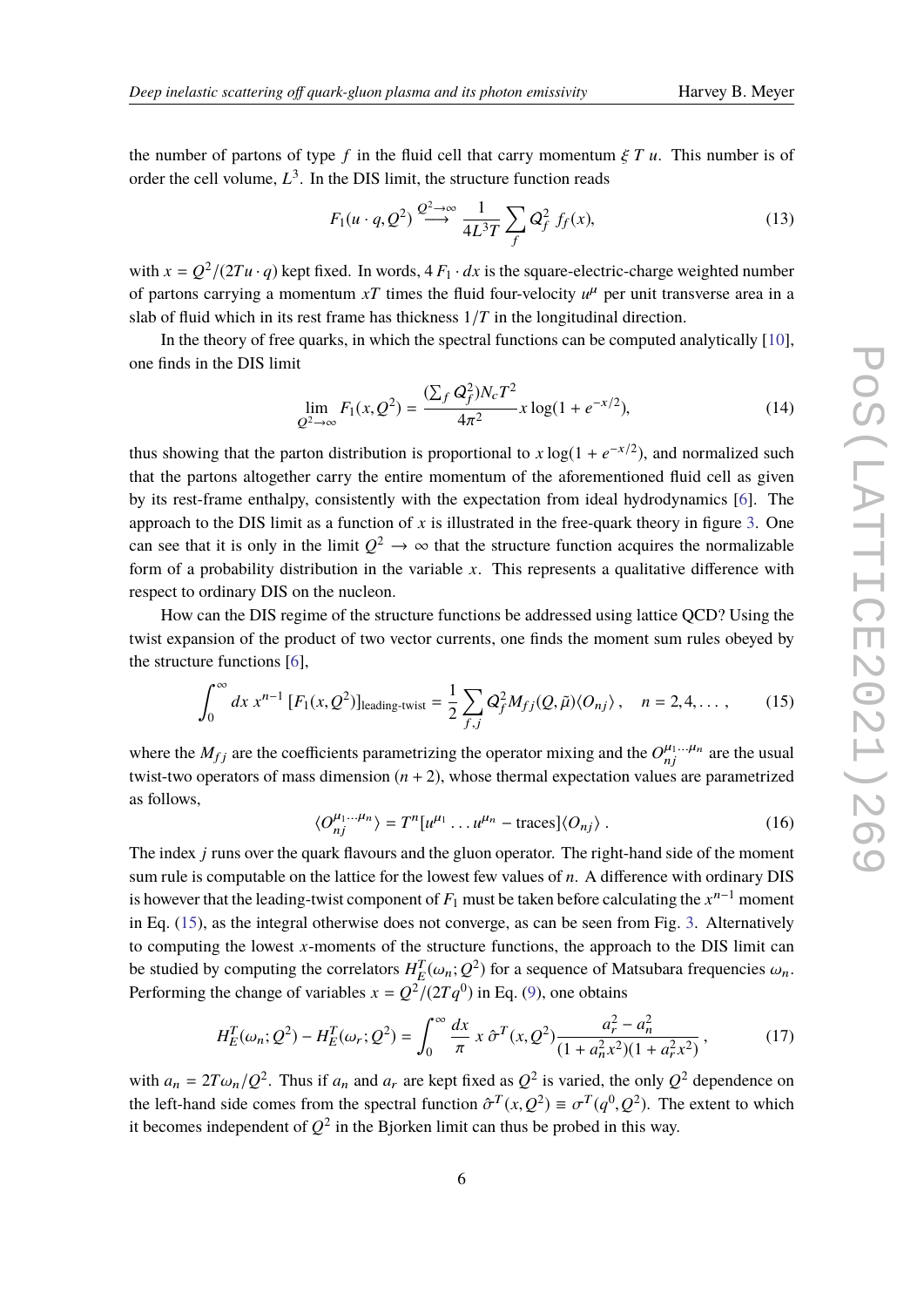# **4. Conclusion**

Dispersion relations at fixed spacelike virtuality, rather than at fixed spatial momentum, open up new perspectives on the thermal spectral functions. Here we have shown that certain moments of the spectrum of emitted photons can be computed in lattice QCD without solving an inverse problem. The general lesson is that when an analytic continuation in one variable of a Euclidean correlation function depending on several kinematic variables is performed, which numerically amounts to solving an inverse problem, it plays an important role which of these kinematic variables are kept fixed.

We have also seen that moments of the in-medium structure functions can be computed in lattice QCD at fixed spacelike virtuality. In this kinematic regime, the structure functions describe the scattering of a lepton on the medium, and, at sufficiently high virtuality in the Bjorken regime, should reveal its quark-gluon constituents. Such a regime is however difficult to reach with the current simulation techniques, due to the real exponential  $e^{x_3\sqrt{\omega_n^2}-Q^2}$  emphasizing the large distances in the spatial directions. One must also remember that even in the theory of free quarks, the Bjorken scaling is only reached after 'higher-twist'  $(O(1/Q^2))$  contributions are sufficiently suppressed.

# **Acknowledgments**

This work was supported by the European Research Council (ERC) under the European Union's Horizon 2020 research and innovation program through Grant Agreement No. 771971-SIMDAMA, as well as by the Deutsche Forschungsgemeinschaft (DFG, German Research Foundation) through the Cluster of Excellence "Precision Physics, Fundamental Interactions and Structure of Matter" (PRISMA+ EXC 2118/1) funded by the DFG within the German Excellence strategy (Project ID 39083149). The work of M.C. is supported by the European Union's Horizon 2020 research and innovation program under the Marie Skłodowska-Curie Grant Agreement No. 843134-multiQCD. T.H. is supported by UK STFC CG ST/P000630/1. The generation of gauge configurations as well as the computation of correlators was performed on the Clover and Himster2 platforms at Helmholtz-Institut Mainz and on Mogon II at Johannes Gutenberg University Mainz. The authors gratefully acknowledge the Gauss Centre for Supercomputing e.V. (www.gauss-centre.eu) for funding project IMAMOM by providing computing time through the John von Neumann Institute for Computing (NIC) on the GCS Supercomputer JUWELS [\[11\]](#page-7-7) at Jülich Supercomputing Centre (JSC).

# **References**

- <span id="page-6-0"></span>[1] P. Braun-Munzinger, V. Koch, T. Schaefer, and J. Stachel, *Properties of hot and dense matter from relativistic heavy ion collisions*, *Phys. Rept.* **621** (2016) 76–126, [[arXiv:1510.0044](http://xxx.lanl.gov/abs/1510.0044)].
- <span id="page-6-1"></span>[2] G. David, *Direct real photons in relativistic heavy ion collisions*, *Rept. Prog. Phys.* **83** (2020), no. 4 046301, [[arXiv:1907.0889](http://xxx.lanl.gov/abs/1907.0889)].
- <span id="page-6-2"></span>[3] T. Asaka, M. Laine, and M. Shaposhnikov, *On the hadronic contribution to sterile neutrino production*, *JHEP* **06** (2006) 053, [[hep-ph/0605209](http://xxx.lanl.gov/abs/hep-ph/0605209)].